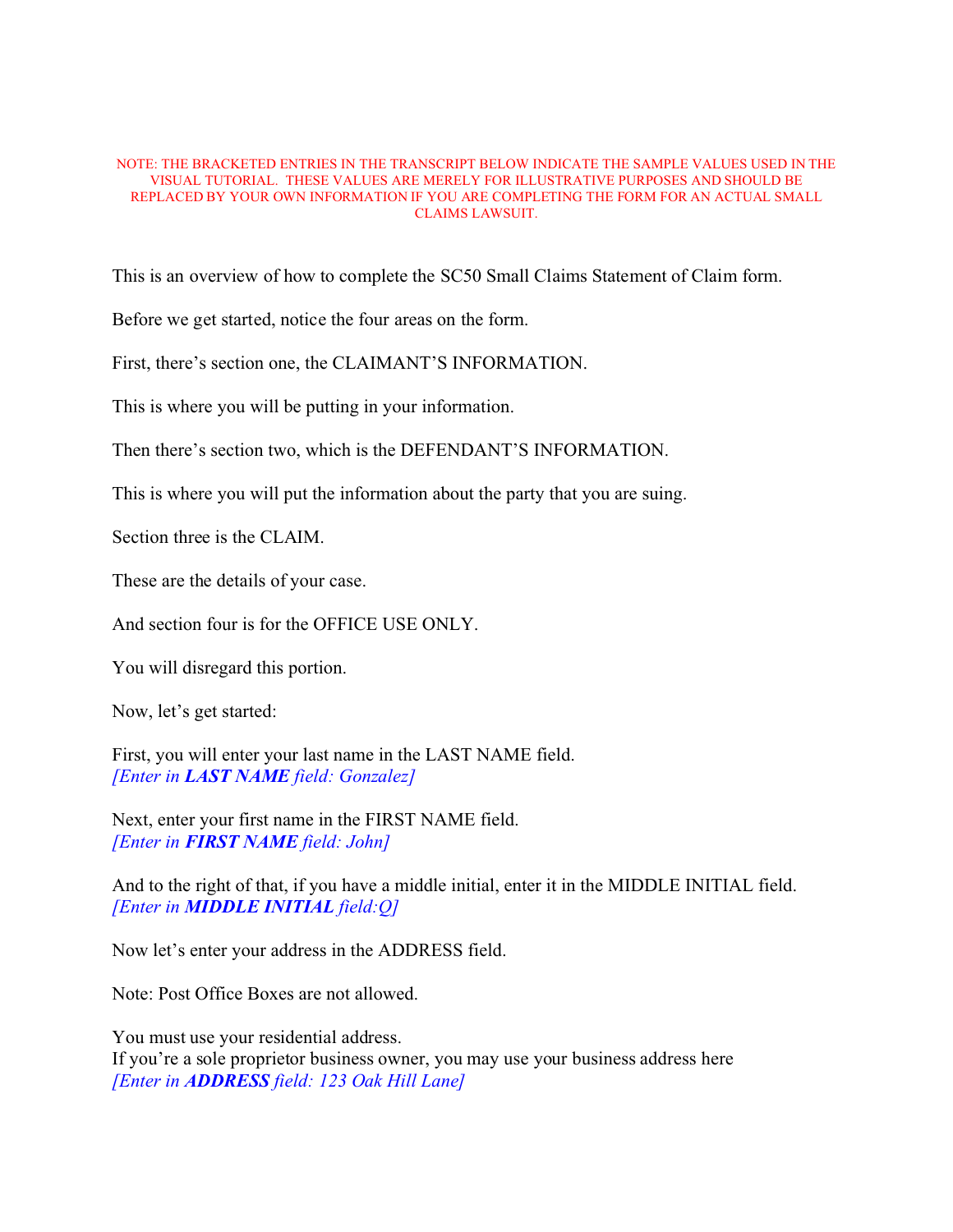Let's move to the CITY, BOROUGH, TOWN or VILLAGE field.

If you live outside the City of New York, enter your city, town or village.

New Yorkers should put "New York" for Manhattan; Brooklyn, Bronx, Staten Island, or the area in Queens in which they reside. *[Enter in BOROUGH CITY TOWN OR VILL field: Long Island City]*

Now enter the two letter code for your state in the STATE field *[Enter in STATE field: NY]*

 and your zip code in the ZIP field. *[Enter in ZIP field: 11101]*

In the OTHER INFO field, you can enter other information which is pertinent to your address.

For example, if you're a sole proprietor, you may type DBA for "Doing Business As," and the name of your company. *[Enter in OTHER INFO field: DBA John's Hardware of LIC]*

Or, if you need your mail to be sent to a post office box or alternate address, enter that information here. *[Clear OTHER INFO field] [Enter in OTHER INFO field: Mail To PO BOX 123456 Schenectady NY 12345]*

If none of that applies to you, just leave the field blank. *[Clear OTHER INFO field]*

Then, enter your phone number. *[Enter in PHONE NO. field: 212 555 1234]*

Next, let's move to the DEFENDANT'S INFORMATION area, where you will enter information about the party you wish to sue.

Keep in mind you can sue a person or a business. If you sue a business, enter its full name in the first field: "LAST NAME OR FULL NAME OF BUSINESS." *[Enter in LAST NAME field: Deadbeat Mechanics]*

Be sure to add any abbreviations which follow the business name, such as INC., LP., LLC., or CORP.

*[Append to previous entry in LAST NAME field: Corp]*

Only fill the FIRST NAME field if you are suing an individual, not a business.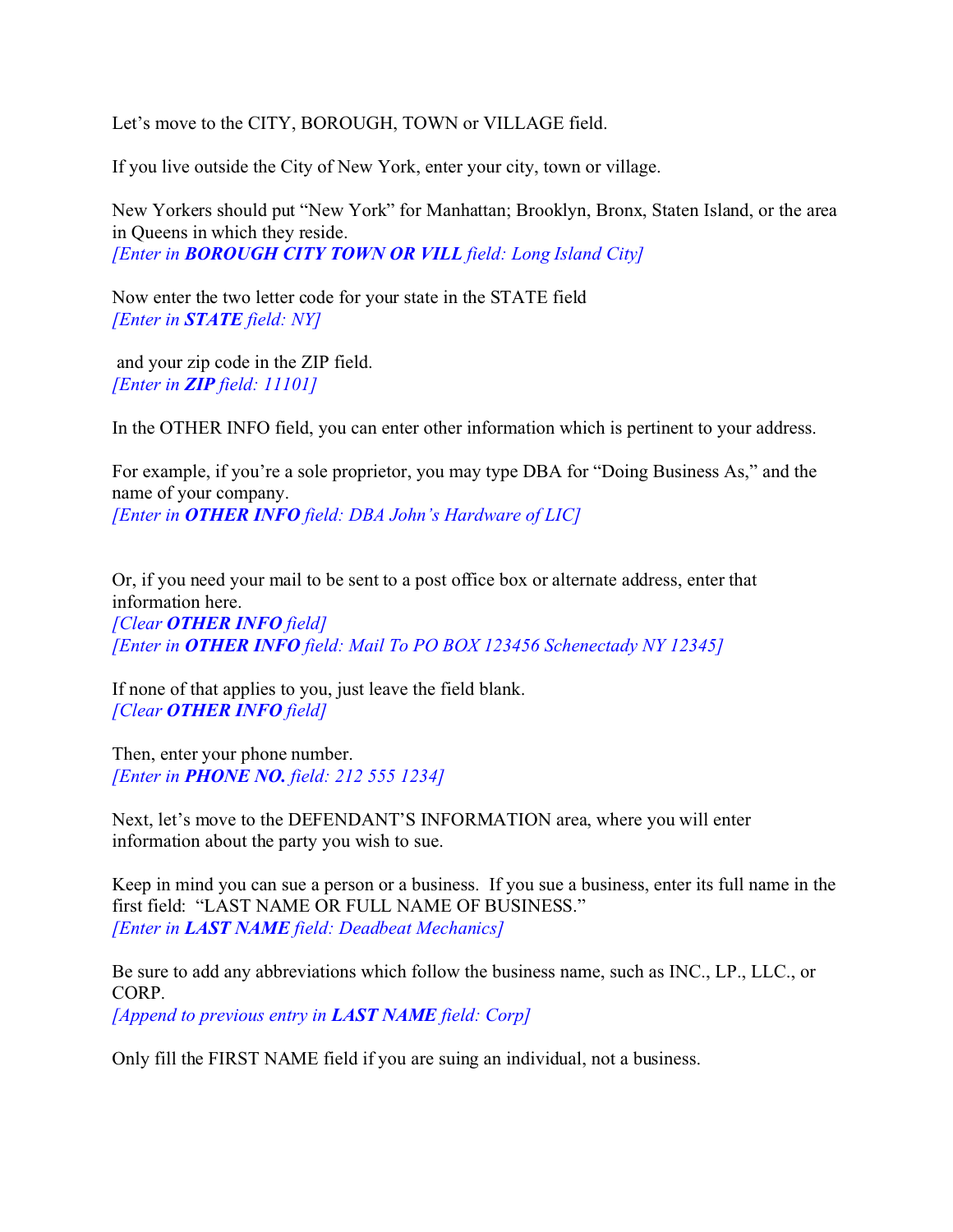In that case, put the individual's last name in the LAST NAME field, *[Clear LAST NAME field] [Enter in LAST NAME field: Smith]*

and the first name in the FIRST NAME field. Again, put in a middle initial, if you are aware of one.

*[Enter in FIRST NAME field: Jane] [Enter in MIDDLE INITIAL field: W]*

In Small Claims Court, you can only sue parties located in the five boroughs of New York City, so make sure you have a valid home or business address for your defendant.

*[Enter in ADDRESS field: 1776 Declaration Way] [Enter in BOROUGH, CITY, TOWN OR VILL field: New York] [Enter in ZIP field: 10088]*

In the OTHER INFORMATION field, you may enter other important information pertaining to the address of the defendant. For example, if you use Jane Smith's work address, you'll want to send it "In Care Of" the company where she works. *[Enter in OTHER INFO field: c/o Deadbeat Labs]*

And the defendant's phone number, if you are aware of it. *[Enter in PHONE NO: field 212 555 2233]*

Now we'll move to the CLAIM section. First, enter the amount you're claiming is owed to you, which can be any amount up to and including five thousand dollars. *[Enter in Amount Claimed field: 5,000.00]* 

In the "Date of Occurrence or Transaction" field, enter a specific date, not a range of dates, which best pertains to the time that your damages occurred. *[Enter in Date of Occurrence or Transaction field: Feb 30, 2006]*

Next, if your claim involves an auto accident, enter the place of occurrence in the "Place of occurrence" field, otherwise, leave this field blank.

Next move to the area that states, "PRIMARY REASON FOR CLAIM (Check one):"

There is a series of boxes below.

Check the single box which most accurately describes the reason for your claim.

For example, a failure to return deposit. *[Check Failure to return deposit box]*